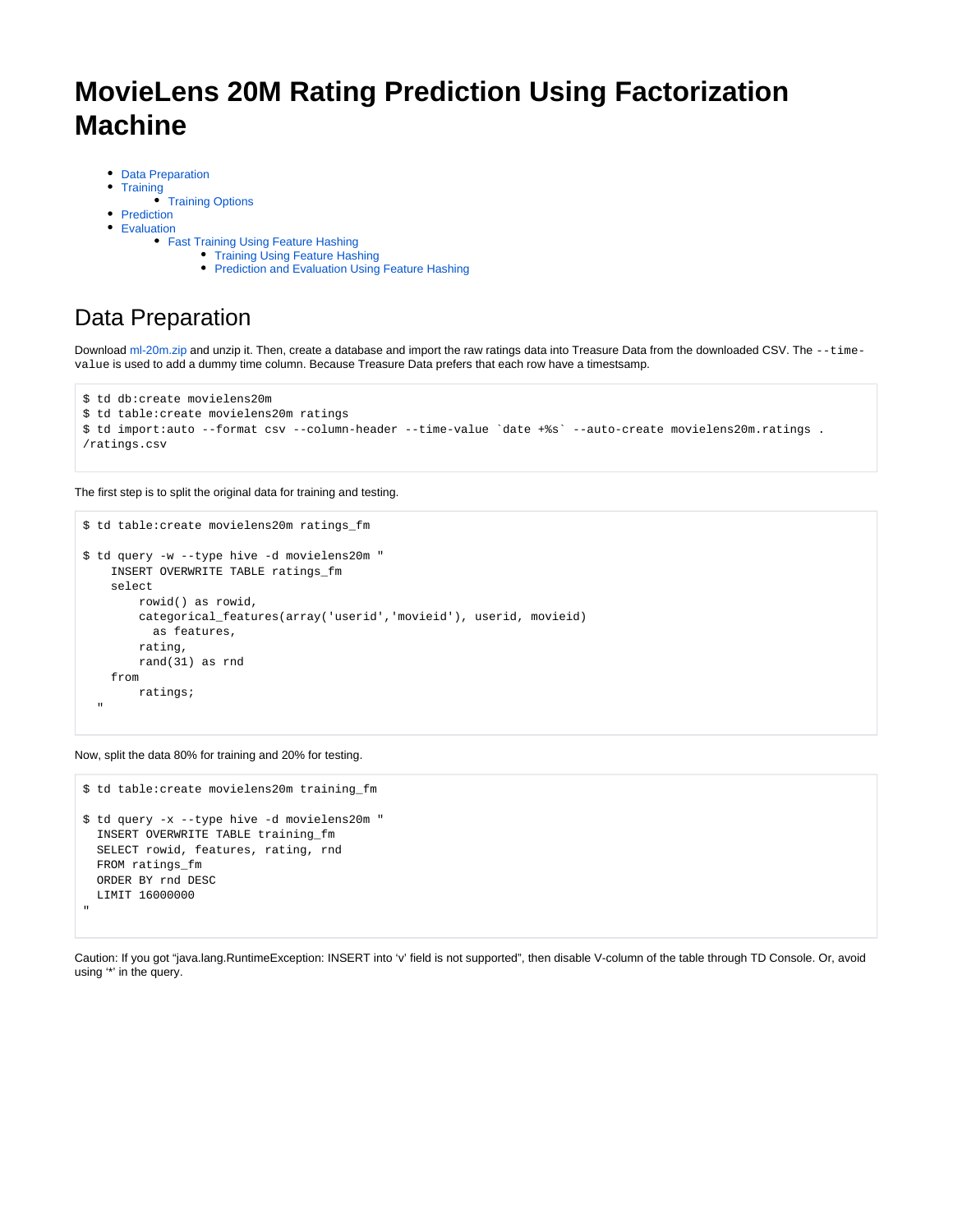```
$ td table:create movielens20m testing_fm
$ td query -w --type hive -d movielens20m "
  INSERT OVERWRITE TABLE testing_fm 
  SELECT rowid, features, rating, rnd
  FROM ratings_fm 
  ORDER BY rnd ASC 
 LIMIT 4000263
"
$ td table:create movielens20m testing_fm_exploded
$ td query -x --type hive -d movielens20m "
INSERT OVERWRITE TABLE testing_fm_exploded 
select 
  rowid,
  extract_feature(fv) as feature,
  extract_weight(fv) as Xi,
  rating
from
 testing_fm t1 LATERAL VIEW explode(add_bias(features)) t2 as fv
"
```
Caution: Don't forget to call "add\_bias" in the above query. No need to call "add\_bias" for preparing training data in Factorization Machines because it always considers it.

### <span id="page-1-0"></span>**Training**

```
$ td table:create movielens20m fm_model
$ td query -w -x --type hive -d movielens20m "
INSERT OVERWRITE TABLE fm_model 
select
  feature,
  avg(Wi) as Wi,
  array_avg(Vif) as Vif
from (
  select 
    train_fm(features, rating, '-factors 10 -iters 50 -min 1 -max 5') 
        as (feature, Wi, Vif)
  from 
     training_fm
) t
group by feature;
"
```
### <span id="page-1-1"></span>Training Options

You can get information about hyperparameter for training using -help option as follows: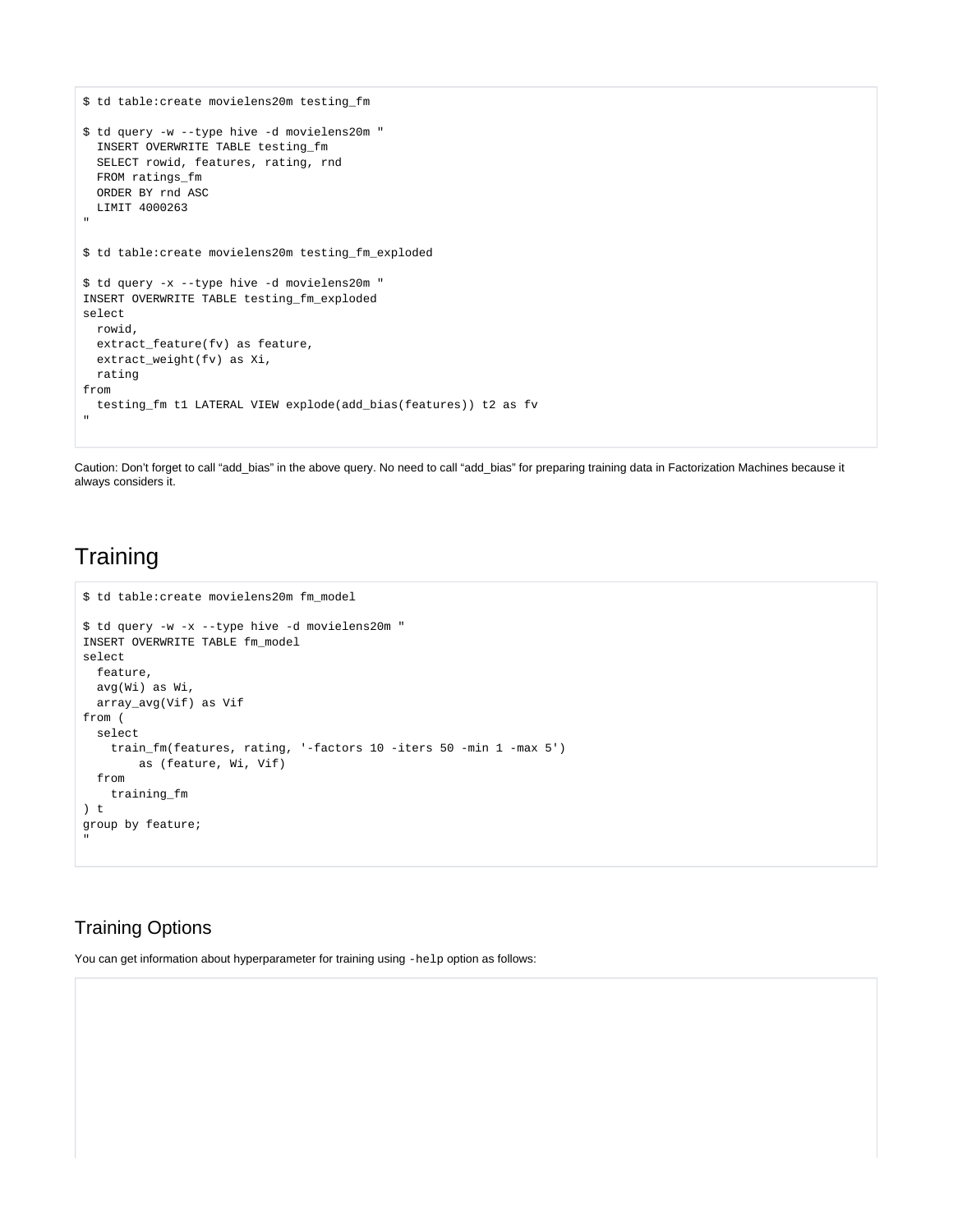```
$ td query -w --type hive -d movielens20m "
  select 
   train_fm(features, rating, '-help') 
      as (feature, Wi, Vif)
  from 
   training_fm
"
usage: train fm(array<string> x, double y [, const string options]) -
    Returns a prediction value [-adareg] [-c] [-cv_rate <arg>]
    [-disable_cv] [-eta <arg>] [-eta0 <arg>] [-f <arg>] [-help]
   [-init y <arg>] [-int feature] [-iters <arg>] [-lambda <arg>] [-max
    <arg>] [-maxval <arg>] [-min <arg>] [-min_init_stddev <arg>] [-p
    <arg>] [-power_t <arg>] [-seed <arg>] [-sigma <arg>] [-t <arg>]
    [-va_ratio <arg>] [-va_threshold <arg>]
-adareg,--adaptive_regularizaion Whether to enable adaptive
                                   regularization [default:
OFF]
-c,--classification and \overline{A} act as classification
-cv_rate,--convergence_rate <arg> Threshold to determine
                                   convergence [default: 0.005]
-disable cv,--disable cvtest Whether to disable
                                   convergence check [default:
OFF]
-eta <arg> The initial learning rate
-eta0 <arg> The initial learning rate
                                   [default 0.1]
-f,--factor <arg> The number of the latent
                                   variables [default: 10]
-help Show function help
-init v <arg> \overline{u} initialization strategy of
                                   matrix V [random, gaussian]
                                   (default: random)
-int_feature,--feature_as_integer Parse a feature as integer
                                   [default: OFF, ON if -p
                                   option is specified]
-iters,--iterations <arg> The number of iterations
                                   [default: 1]
-lambda,--lambda0 <arg> The initial lambda value for
                                   regularization [default:
                                   0.01]
-max,--max_target <arg>
The maximum value of target
                                   variable
-maxval,--max_init_value <arg> The maximum initial value in
                                   the matrix V [default: 1.0]
-min,--min_target <arg>
The minimum value of target
                                   variable
-min init stddev <arg> The minimum standard
                                   deviation of initial matrix
                                   V [default: 0.1]
-p,--size_x <arg> The size of x
-power_t <arg> \blacksquare The exponent for inverse
                                   scaling learning rate
                                   [default 0.1]
-seed <arg> Seed value [default: -1
                                   (random)]
-sigma <arg> The standard deviation for
                                   initializing V [default:
 0.1]
-t,--total_steps <arg> The total number of training
                                   examples
-va ratio,--validation ratio <arg> Ratio of training data used
                                   for validation [default:
                                   0.05f]
-va_threshold,--validation_threshold <arg> Threshold to start
                                   validation. At least N
                                   training examples are used
                                   before validation [default:
 1000]
```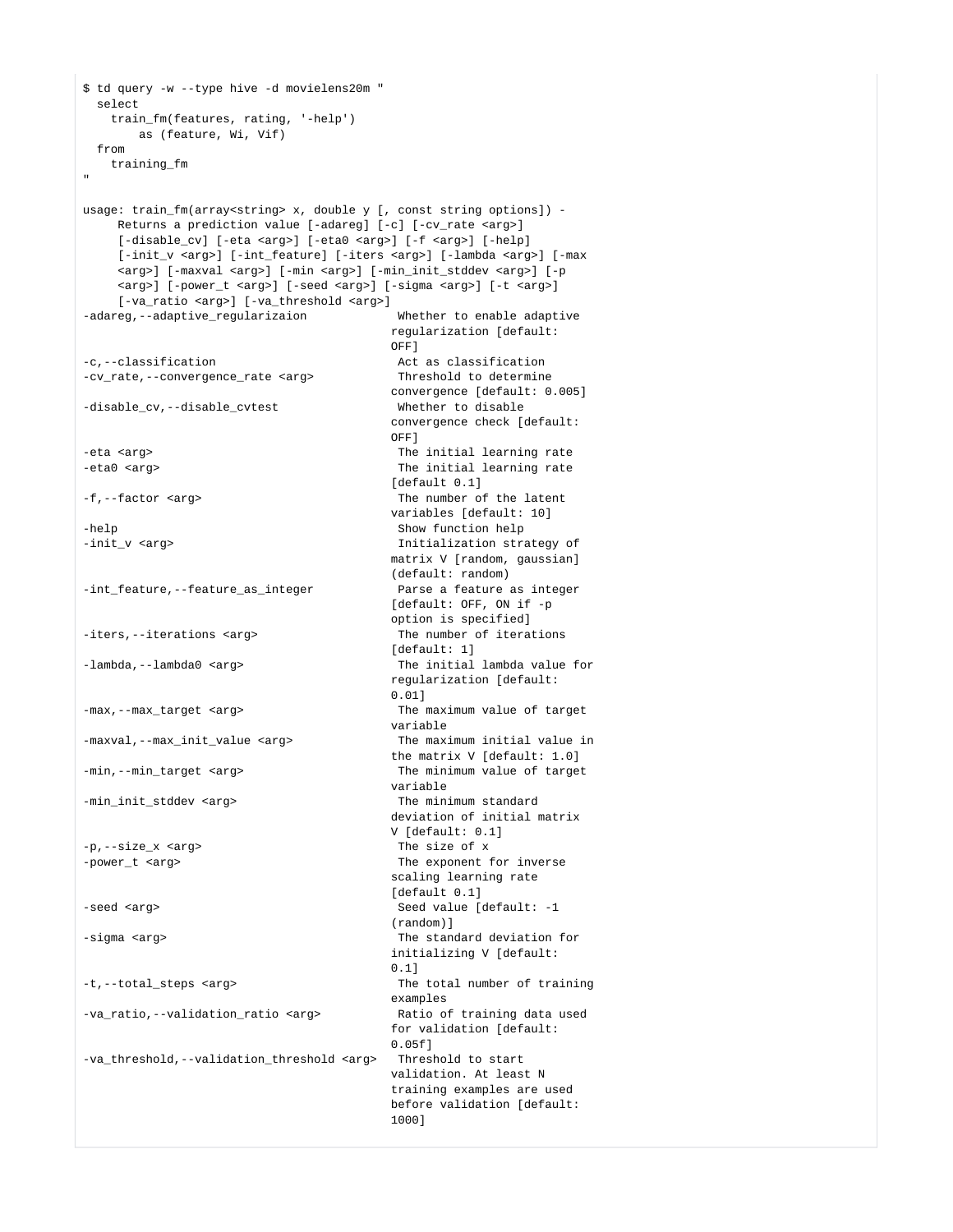### <span id="page-3-0"></span>Prediction

```
$ td table:create movielens20m fm_predict
$ td query -w -x --type hive -d movielens20m "
INSERT OVERWRITE TABLE fm_predict 
select
  t1.rowid,
  fm_predict(p1.Wi, p1.Vif, t1.Xi) as predicted
from 
  testing_fm_exploded t1
  LEFT OUTER JOIN fm_model p1 ON (t1.feature = p1.feature)
group by
  t1.rowid
"
```
## <span id="page-3-1"></span>Evaluation

```
$ td query -w --type hive -d movielens20m "
  select
    mae(p.predicted, rating) as mae,
    rmse(p.predicted, rating) as rmse
  from
     testing_fm as t
    JOIN fm_predict as p on (t.rowid = p.rowid);
 "
```

| mae                                   | rmse |
|---------------------------------------|------|
| 0.6056794023148888 0.7964665312607863 |      |

#### <span id="page-3-2"></span>Fast Training Using Feature Hashing

Training of Factorization Machines (FM) can be done more efficiently, in terms of speed and memory consumption, by using INT features. In this section, you see how to run FM training by using int features, more specifically by using [feature hashing.](https://github.com/myui/hivemall/wiki/Feature-hashing)

#### <span id="page-3-3"></span>**Training Using Feature Hashing**

Caution: Hivemall uses a dense array internally when both -int\_feature and -num\_features are specified, otherwise uses a sparse map. Dense array is more CPU efficient than sparse map. The default number of features created by feature\_hashing is  $2^2$  = 16777216 and thus num\_features 16777216 is the case for using feature\_hashing.